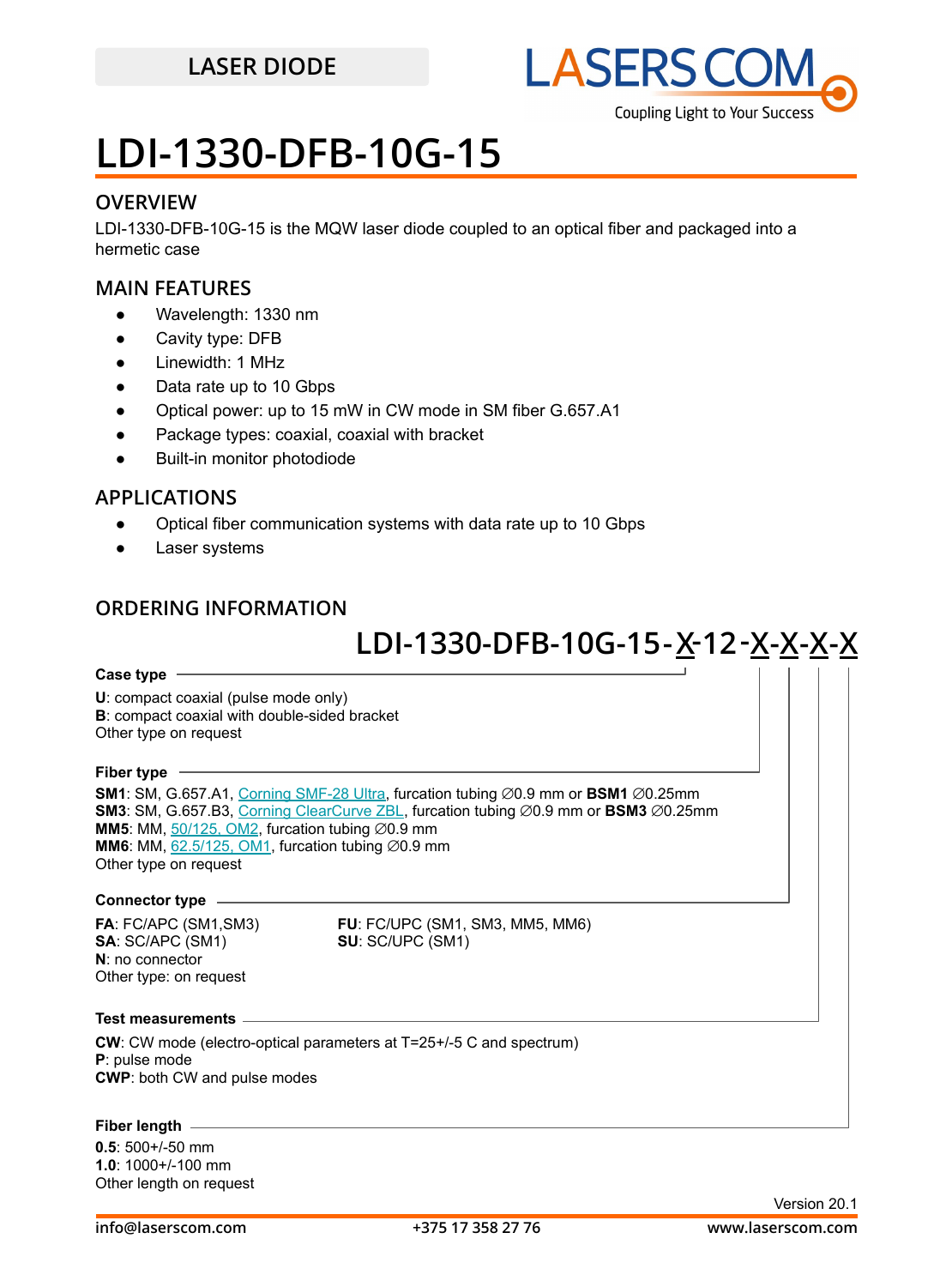

# **LDI-1330-DFB-10G-15**

### **ABSOLUTE MAXIMUM RATINGS**

| <b>Parameter</b>            | Value<br>Unit    |                | <b>Conditions</b> |                 |
|-----------------------------|------------------|----------------|-------------------|-----------------|
| Laser diode forward current | 'FL              | 120            | mA                | <b>CW</b>       |
| Laser diode reverse voltage | $V_{RL}$         | $\overline{2}$ | v                 |                 |
| Photodiode reverse voltage  | $V_{RP}$         | 20             | v                 |                 |
| Photodiode forward current  | 'Fp              | 2              | mA                |                 |
| Operating temperature       | $T_{OP}$         | -40 - +85      | °C                | Package U, B    |
| Storage temperature         | $^{\bullet}$ stg | $-50 - +85$    | °C                |                 |
| Soldering temperature       | sold             | 260            | °C                | Max. 10 seconds |

### **ELECTRICAL-OPTICAL CHARACTERISTICS (T = 25 °C)**

| <b>Parameter</b>               |                            | <b>MIN</b> | <b>TYP</b> | <b>MAX</b> | Unit                  | <b>Conditions</b>                                   |
|--------------------------------|----------------------------|------------|------------|------------|-----------------------|-----------------------------------------------------|
| Wavelength                     | $\lambda$                  | 1325       | 1330       | 1335       | nm                    | $CW$ , $P = 15$ mW                                  |
| Spectral width                 | $\Delta\lambda$            |            | 0.11       |            | nm                    | CW, P = 15 mW, -20 dB, OSA                          |
| Spectral width                 | $\varDelta\lambda$         |            | 1          |            | <b>MHz</b>            | CW, $P = 15$ mW, delayed self-<br>heterodyne method |
| Wavelength-temperature coeff.  | $d\lambda/dT$              |            | 0.12       |            | $nm$ <sup>o</sup> $C$ |                                                     |
| Side-mode suppression ratio    | <b>SMSR</b>                | 40         | 55         |            | dB                    | $CW$ , $P = 15$ mW                                  |
| Threshold current              | $I_{th}$                   |            | 5          | 10         | mA                    | <b>CW</b>                                           |
| Operating current              | $\mathsf{I}_{\mathsf{op}}$ |            | 90         | 120        | mA                    | $CW$ , $P = 15$ mW, SM1                             |
| Slope efficiency               | $S_e$                      | 0.13       | 0.16       |            | W/A                   | CW, SM1                                             |
| Operating voltage              | $V_{op}$                   |            | 1.7        | 3.0        | V                     | $CW$ , $P = 15$ mW                                  |
| Tracking error                 | $E_r$                      |            | 0.4        | 0.6        | dB                    | CW, P = 3 mW; T = -40 $\div$ +80 °C                 |
| RF frequency limit             | $f_r$                      |            | 18         |            | GHz                   | $lop = 30$ mA                                       |
| Monitoring output current (PD) | $\mathsf{I}_{\mathsf{m}}$  | 0.5        | 0.8        | 5.00       | mA                    | CW, P = 15 mW, $V_{rel}$ = 5V                       |
| Capacitance (PD)               | $C_{t}$                    |            | 10         | 20         | pF                    | $V_{\text{rd}} = 1$ V, f = 1 MHz                    |
| Dark current (PD)              | ı,                         |            |            | 200        | nA                    | $V_{\text{rd}}$ = 1 V                               |

Pulse mode: pulse duration 10 μs; duty cycle = 1%

Tracking error E<sub>r</sub> = max |10 lg [P(T)/P(25°C)]]|, I<sub>m</sub>= const, T = T<sub>min</sub>÷ T<sub>max</sub>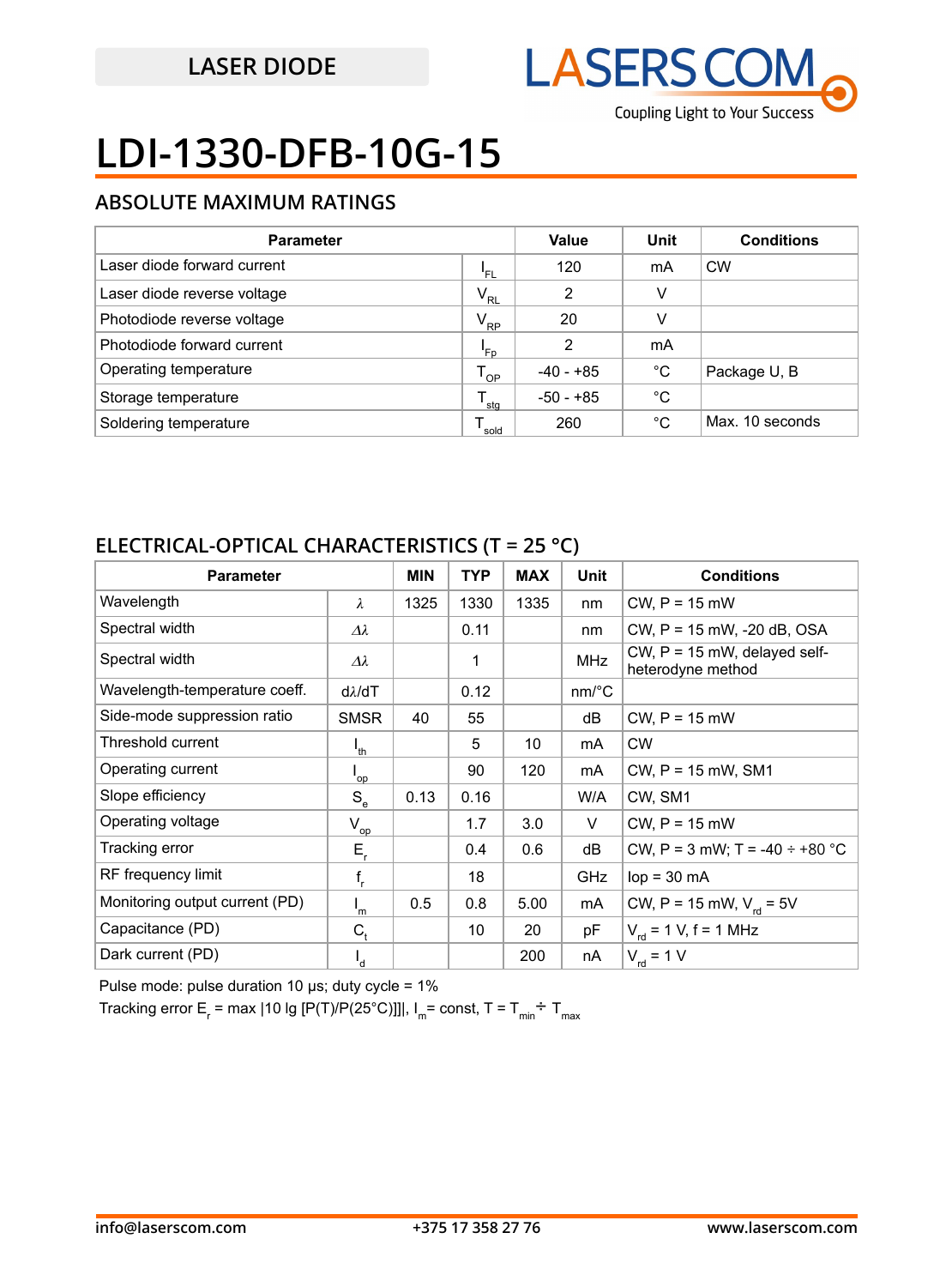

## **LDI-1330-DFB-10G-15**







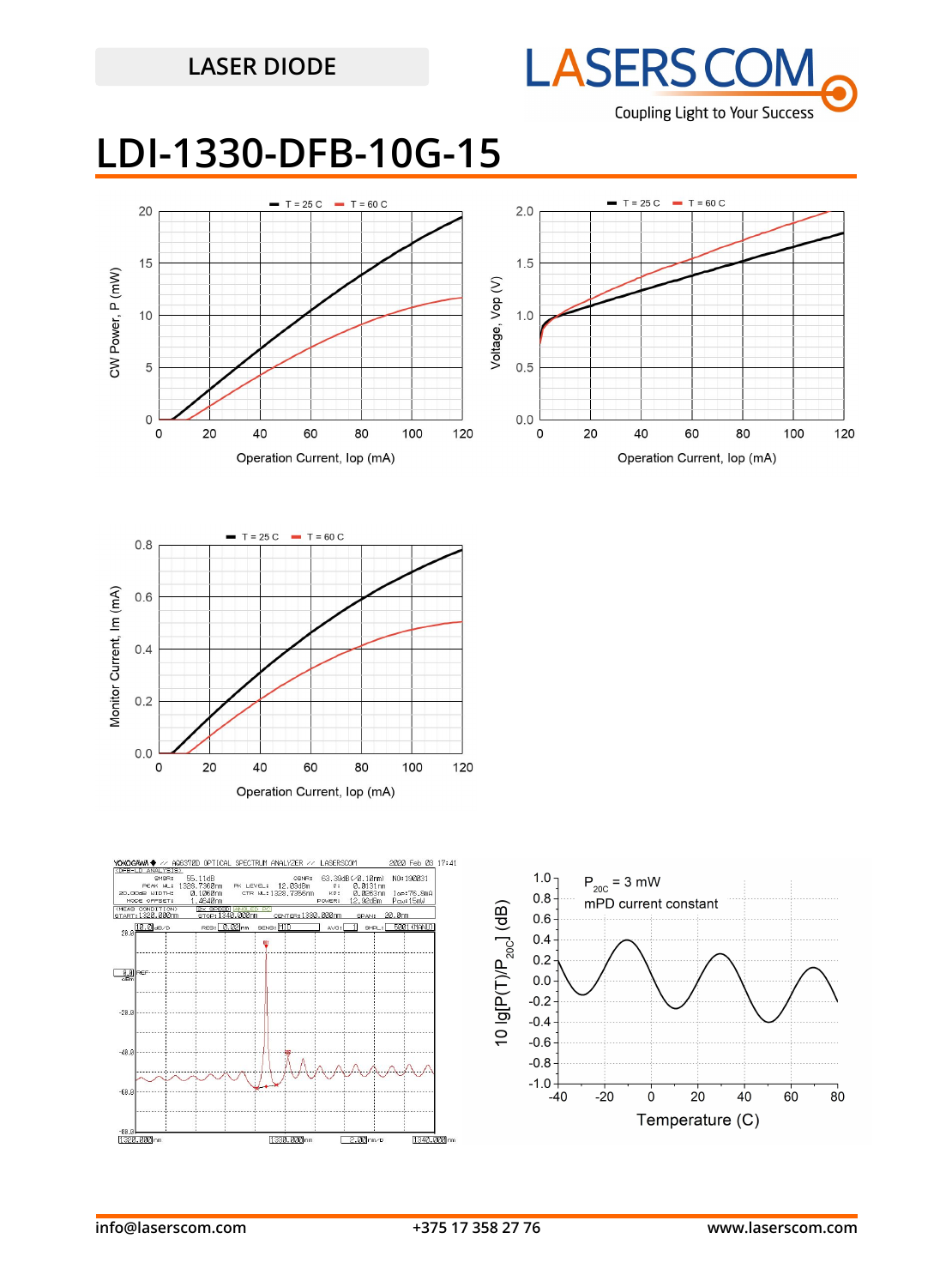

## **LDI-1330-DFB-10G-15**